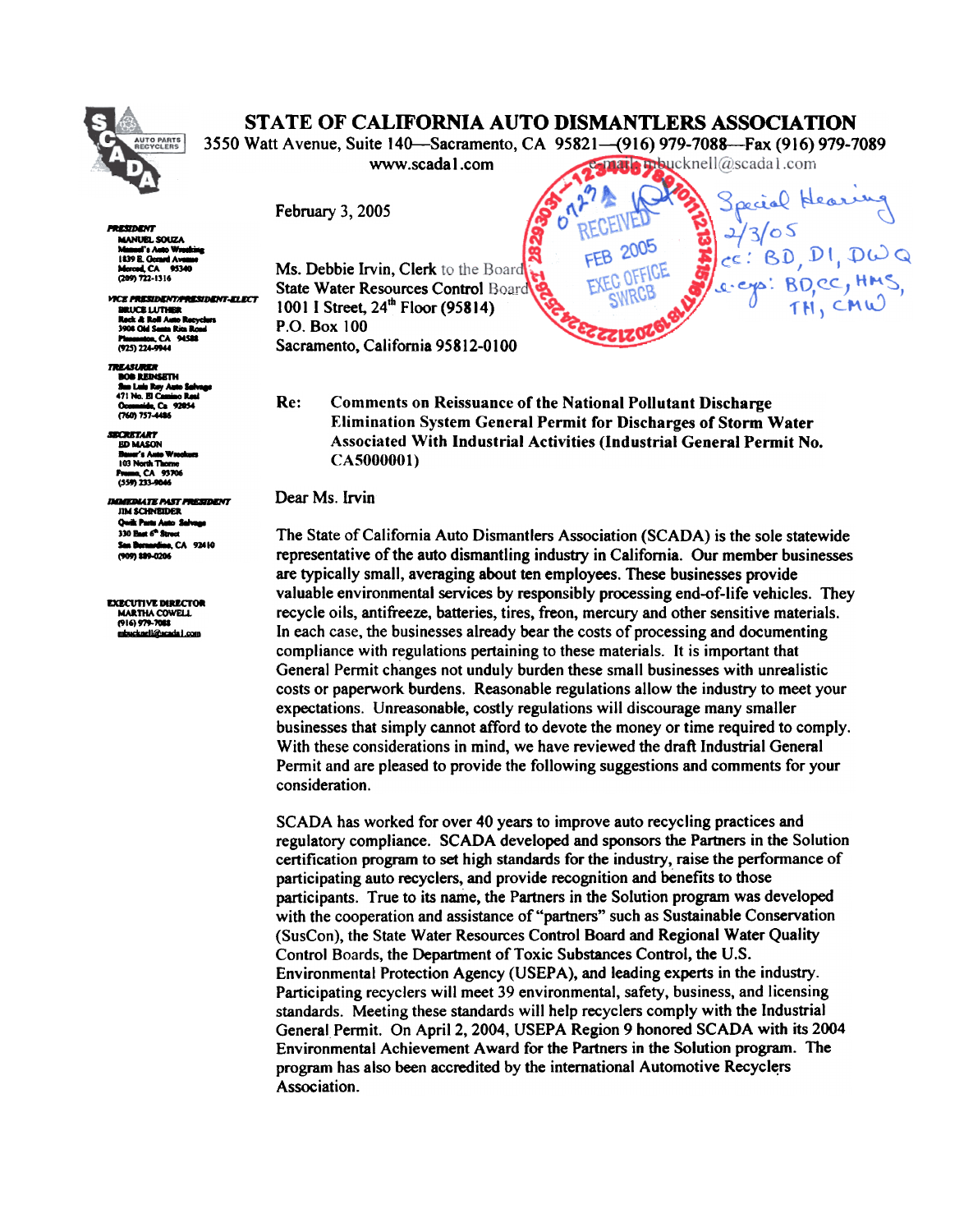As an environmentally conscious industry, we share the State Board's commitment to prevent pollution of storm water runoff and protect the water quality of receiving waters.

Our comments address the following main topics:

- Minimum BMPs
- 2 Water Quality Standards
- 3 Monitoring Requirements

## Minimum BMPs

Section V11.8.a establishes minimum BMPs for permitted facilities. In addition, facilities are required to identify and implement facility-specific BMPs. Together, these BMPs will constitute compliance with BAT/BCT.

SCADA supports a BMP-based approach and the establishment of minimum BMPs. Nearly all of the listed minimum BMPs are included as standards under SCADA's Partners in the Solution program. Other Partners standards will help facilities meet the requirement for facility-specific BMPs.

i. Good housekeeping (7) encourages diversion of storm water or authorized non-storm water flows from non-industrial areas (such as employee parking) from contact with industrial areas of the facility.

Typically, it would be difficult and expensive to change the drainage pattern of an existing facility. industrial areas, and of runoff from non-industrial areas that comes in contact with industrial areas. BMPs will also address non-storm water discharges.

ii. Preventative Maintenance (2) requires weekly inspections of equipment and systems.

This requirement is more specific than the current Partners in the Solution standard that states that "periodic" inspections must be conducted. SCADA believes that a weekly inspection schedule is reasonable, and once the General Permit is final, we will revise the Partners standard to be consistent with the permit language.

vii. Erosion/Sediment Control requirements include both erosion control measures (such as vegetation seeding and mulching) and practices to reduce the discharge of sediment once erosion has occurred (such as sedimentation ponds).

We agree that erosion should be prevented whenever practicable. However, we recommend that sediment treatment systems such as ponds or commercial treatment systems be considered as facility-specific BMPs applied on a case-by-case basis, not as minimum BMPs that are widely applied. The Partners in the Solution standard for erosion control requires that structural treatment controls be considered where necessary. It is noted in the Partners in the Solution Guidance Manual that the professional services of an engineer may be needed to properly design and size such a system. In addition, the Partners standards require that storm water filter systems be placed at locations where storm water discharges from the facility, or where offsite storm runoff enters the facility property.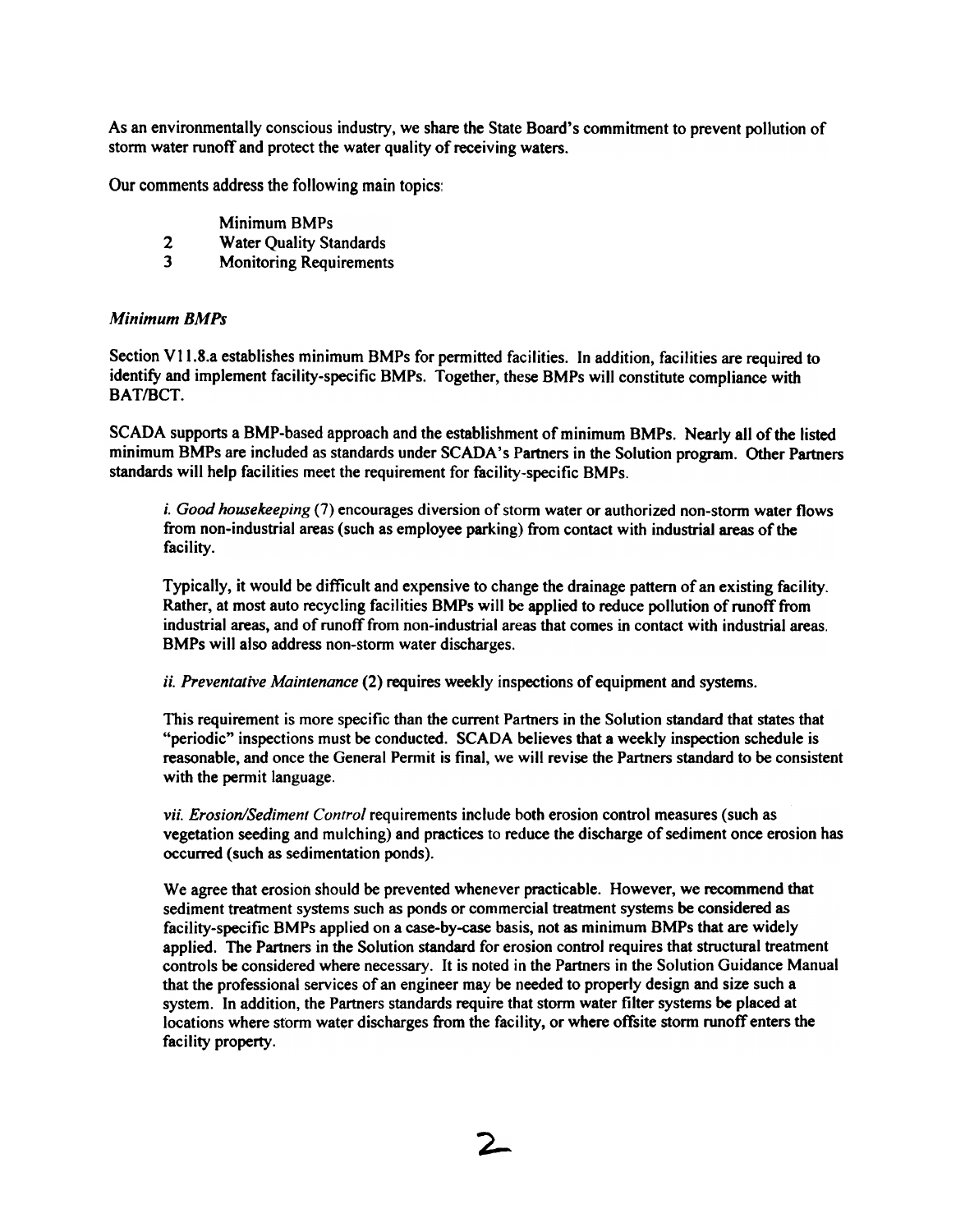The remaining minimum BMPs that address spill response procedures, material handling and waste management practices, employee training, recordkeeping, and periodic visual inspections of the facility are consistent with the corresponding Partners in the Solution standards.

## Water Quality Standards

The General Permit states that storm water discharges shall not cause or contribute to a violation of receiving water quality standards. SCADA agrees that if a facility's storm water discharge does cause or contribute to a violation of receiving water standards, the facility should implement additional BMPs to assure compliance. However, we do not support the procedures outlined in the General Permit.

The proposed General Permit requires a special one-time sampling for metals, chemical oxygen demand (COD), and semi-volatile organic compounds (SVOCs). The purpose of this sampling is to create a database of constituents of concern and their levels at various industrial sites; and to provide the basis for developing numeric storm effluent water limits. The General Permit provides an opportunity for dischargers to propose an alternative representative statewide monitoring program (such as a scientific study that produces more reliable data in a cost effective manner).

We oppose the requirement for a one-time sampling of metals, COD, and SVOCs for the following reasons:

Proper sampling to support analyses for these constituents, especially SVOCs, is difficult. The data will be unreliable and prone to errors.

- 2. The laboratory analyses are expensive, with an expected cost of about \$250-\$400 per sample.
- 3 The sampling does not take into account the BMPs that have been applied at each facility.
- 4. Storm water sampling is a poor and ineffective way to monitor the performance of existing BMPs, or the need for additional BMPs, because of excessive variability in the data.
- 5 A database of constituents of concern and their levels at various industrial sites was already developed by USEPA in the early 1990's as part of the national group permit application, which eventually led to the multi-sector permit. The USEPA database has been supplemented by the additional storm water monitoring conducted in California and many other states over the past decade.

Furthermore, SCADA opposes the State Board's intent to develop numeric effluent limits for storm water runoff. The USEPA recommended a BMP-based approach to storm water permits in lieu of effluent limits. USEPA also believes that it would be difficult if not impossible to develop reliable meaningful effluent limits for intermittent, highly variable storm water runoff flows. The USEPA benchmarks set forth in the multi-sector permit are intended to be used as general guidelines, not as enforceable effluent limits. We do not believe that fair and justified storm water effluent limits can be developed. The use of such limits would not be a technically sound way to assess pennit compliance or define BMP needs.

Instead, constituents of concern and target reduction levels to protect desired water uses should be developed through total maximum daily load (TMDL) studies or similar watershed monitoring and modeling studies conducted by experienced and qualified professionals. Such studies could provide a reliable link between storm water runoff and receiving water quality. SCADA recommends that the State Board pursue watershed-based pollution assessments rather than develop numeric limits that would have little or no scientific basis.

In the interim, the State Board intends to use the USEPA benchmarks to assess storm water monitoring data. If one or more of the benchmarks is exceeded, the discharger must revise its storm water pollution prevention plan (SWPPP), improve BMPs, and sample the next two qualified storm events. Some of the USEPA